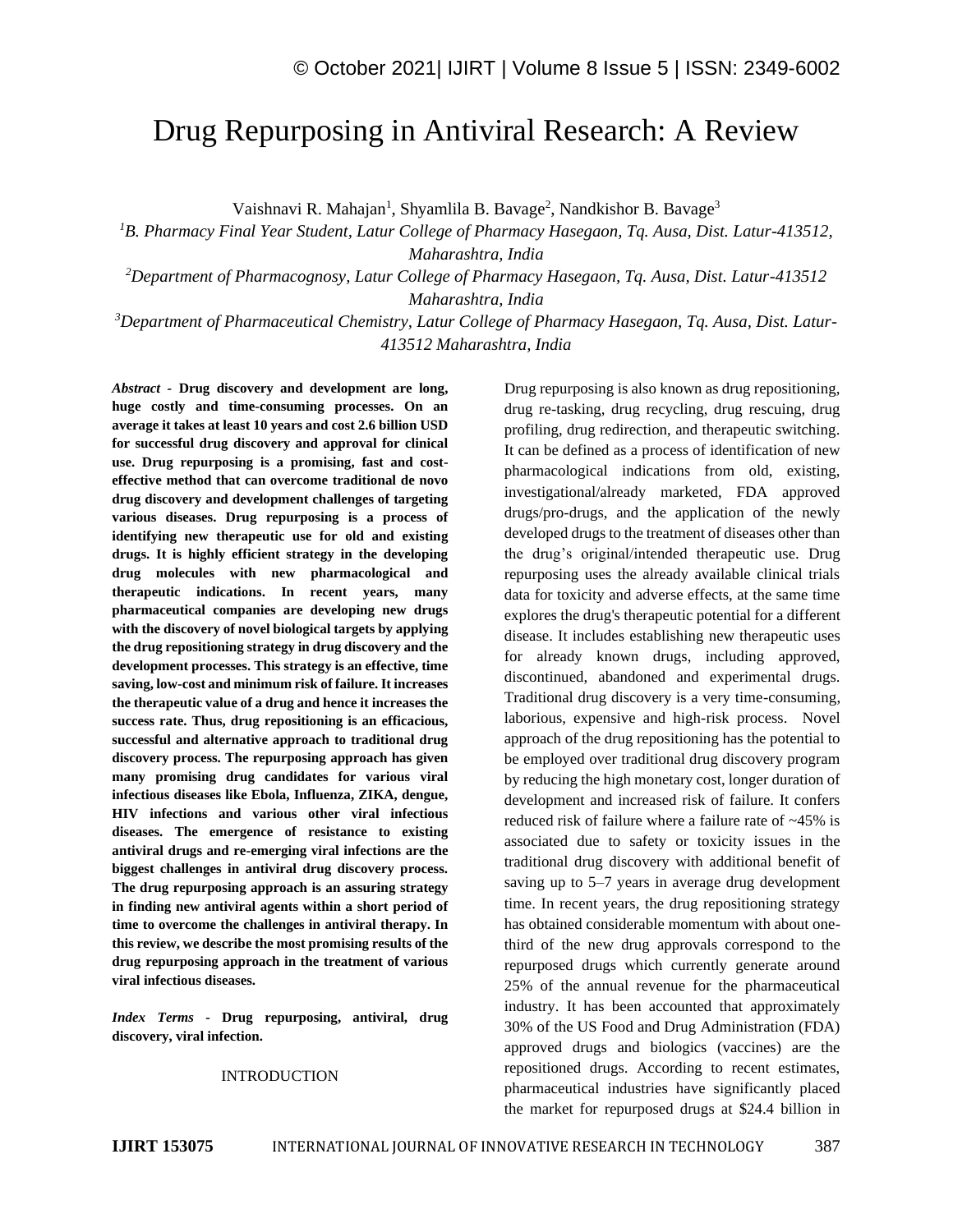2015 year with projected growth up to \$31.3 billion in 2020.

History of drug repurposing:

The oldest example of drug repositioning is acetylsalicylic acid .It is initially marketed by Bayer in 1899 as an analgesic, aspirin was first repositioned in the 1980s, at low doses only, as antiplatelet aggregation drug. It is still widely used today in this second indication to prevent cardiovascular events, based on the work of Vane, for which he was awarded the Nobel Prize in Medicine in 1982.Some most successful and best-known drugs that have been emerged out of the drug repositioning approach are sildenafil, minoxidil, aspirin, valproic acid, methotrexate etc. For example, in mid 2000s sildenafil originally developed for the treatment of hypertension and angina pectoris has currently been used to treat erectile dysfunction and thalidomide for morning sickness was repositioned to multiple myeloma. Few examples involve chlor-promazine synthesized in 1950 that was indicated for use in controlling mental disorders and as a preoperative medication which was later tried for the various diseases like treating whooping cough and symptoms developed in radiation therapy for cancer patient's in1972. Chloroquine was a well-known antimalarial compound synthesized in the year 1934 and was later targeted towards the many other diseases including parasitic diseases (before 1960), fever, and lupus skin rashes.

## Why is drug repurposing required?

Drug repurposing or drug repositioning is fast, highly efficient, time saving, cost effective and minimum risk of failure method. It maximizes the therapeutic value of a drug. Thus, drug repositioning is an effective alternative approach to traditional drug discovery process. Finding new molecular entities by de novo approach of drug discovery is a lengthy, time consuming and expensive venture. Drug repurposing or repositioning utilizes the combined efforts of experimental based and in silico-based approaches to develop the new uses of drug molecules on a rational basis. It is, therefore, believed to be an emerging strategy where the existing medicines, having already been tested safe in humans, are redirected based on a valid target molecule to combat particularly, rare, difficult to treat diseases and the neglected diseases.

# Traditional Drug Discovery Method:

10-17 years process (use 2.6 billion)



#### Drug Repurposing:

3-12 years process (use 0.35 billion)

| Compound     | Compound     | Developmen      |              |        |
|--------------|--------------|-----------------|--------------|--------|
| Identificati | Validation & | t (phase        | Registration | Market |
| on           | assay        | II&III clinical |              |        |
|              |              | trials)         |              |        |

Strategies of drug repositioning: There are two main strategies-

- On-target
- Off-target

In on-target drug repositioning the known pharmacological mechanism of a drug molecule is applied to a new therapeutic indication. In this strategy, the biological target of a drug molecule is same, but the disease is different.

## Example- Minoxidil (Rogain)

In off-target drug repositionig the pharmacological mechanism is unknown. Drugs and drugs candidates act on the new targets, out of the original scope, for the new therapeutic indications. Therefore, both the targets and indications are new.



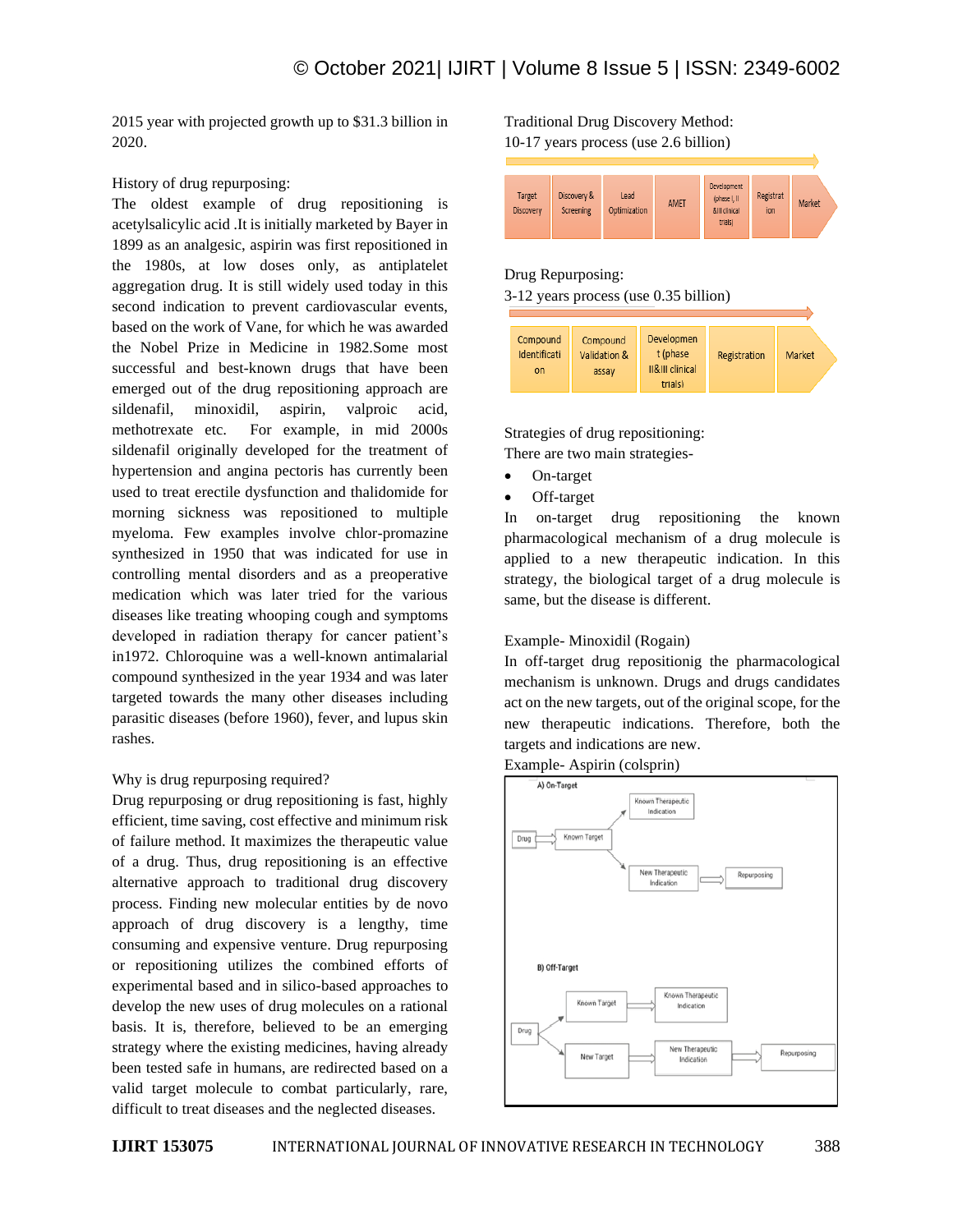Drug Repositioning in various viral infectious diseases:

1)Drug repurposing in Ebola virus infection

Ebola is also known as Ebola virus disease (EVD) or Ebola Haemorrhagic Fever (EHF) that causes severe bleeding, organ failure and can lead to death. Ebola virus is filo virus responsible for the several outbreaks since it's discovery in the late 1970s, but the last one, in 2014-2016,was the most alarming due it's size and spread. Due to the urgent need for an effective Ebola virus treatment, there were additional efforts to study the existing drugs as potential antiebola virus disease therapeutic agent which is called as drug repositioing. The study of favipiravir against the Ebola virus has shown good results both in vitro and in vivo. The ability of chloroquine to inhibit Ebola virus has shown promising outcomes in different in vitro studies with various cell lines. Toremiphene and clomiphene are widely available selective estrogen reuptake modulators Approved for the treatment of breast cancer and infertility. These drugs were found to have antiviral activity by inhibiting Ebola virus entry in vitro by more than 90%. Amiodarone is a wellestablished and commonly used multi-iron channel blocker, for the treatment of atrial fibrillation and the ventricular tachycardia arrhythmias. It has been reported as a potent inhibitor of Ebola virus in various cell lines. Among several drugs investigated for antiebola virus activity in vitro and in vivo, azithromycin was found to be the potent in vitro inhibitor of the ebola virus. A targeted drug combination approach resulted in identification of the several combinations of drugs which can act synergistically in blocking the ebola virus entry.

## 2)Drug Repurposing in ZIKA virus infection

Zika virus (ZIKV) is a mosquito-borne flavivirus transmitted primarily by Aedes mosquitos. Zika virus infection during the pregnancy can cause infants to be born with microcephaly and other congenital malformations, known as congenital Zika syndrome. Infection with the Zika virus is also associated with other complications of pregnancy including preterm birth and miscarriage. Increased risk of neurologic complications is associated with Zika virus infection in adults and children, including Guillain-Barré syndrome, neuropathy and myelitis.

Nanchangmycin, a polyether of bacterial origin, blocked Zika virus infection in different cell lines and in ex vivo midbrain neuron– glia mixed cultures from embryonic mice. Chloroquine is a commonly used anti-inflammatory, antimalarial agent shows antiviral activity against a number of viruses. It also exhibits antiviral activity against ZIKV in Vero, human brain micro vascular endothelial and in neural stem cells. Chloroquine decreases virus production, the number of infected cells and cell death promoted by ZIKV infection without any cytotoxic effect. Sofosbuvir has an antiviral activity against ZIKV. Ni-closamide and Azithromycin are the most commonly used drugs used in ZIKV treatment in pregnant women and their effective concentration is easily achievable in human plasma. A natural compound Hippeastrine hydrobromide is reported to be a potent inhibitor of ZIKV infection and microcephaly- related effects. Combining drug–target network analysis and functional validation will help in identifying new genes and pathways to develop new antiviral drug molecules for ZIKV infection. Developing new highthroughput, drug-repurposing assays and leveraging existing functional genomics tools against viral replication pathways, is a promising path in the discovery of effective antiviral therapies against ZIKV and other infectious agents.

#### 3)Drug repurposing in influenza virus infection

Influenza is viral infection that attacks respiratory system. It is commonly called as Flu, belong to the family orthomyxoviridae and is a pathogen of global public health importence as it caused pandemic disease outbreaks. Drug repurposing compaigns identified some drugs which are already approved or under clinical evaluation with anti-influencer activities such as BAY 81-8781, dapivirine, naproxen and the antibiotic clarithromycin. Three drug combinations of Clarythromycin and naproxen along with oseltamivir showed efficacy in the treatment of influenza virus disease. Nalidixic acid and dorzolamide showed efficacy against oseltamivir resistant Influenza virus by an in-silico screening specially targeting mutant viral neuraminidase and, the most advanced example of drug repurposing is the case of the anti-parasitic drug nitazoxanide, currently being Reaper positive for the treatment of influenza. The kindness inhibitors namely dinaciclib, flavopiridol and PIK-75 were reported to be highly effective against the H7 N 9 virus with the less toxicity. These drugs were also found to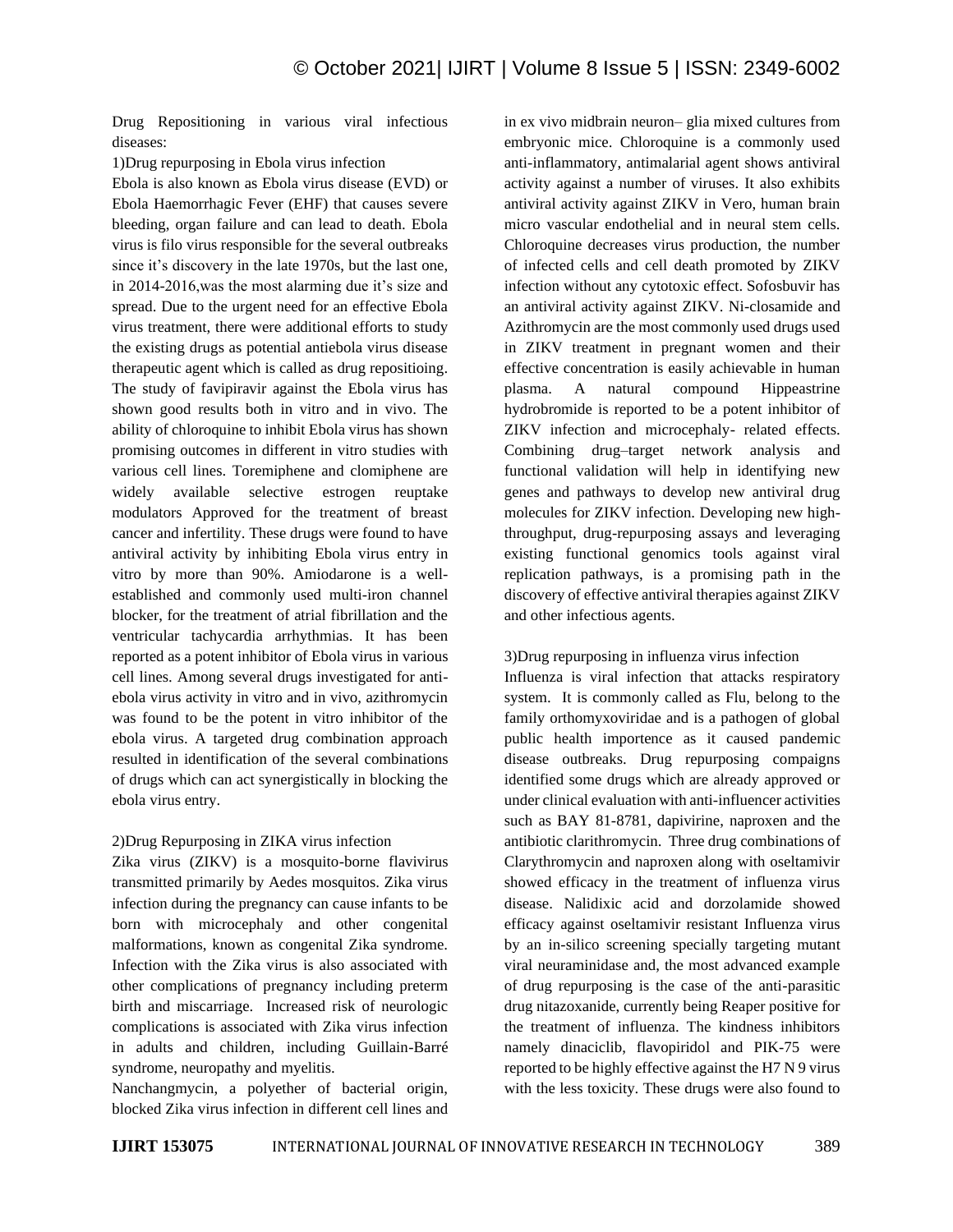be effective against representative strains from the two circulating IAV subtypes, the PdmH1N1 and H3N2.

4)Drug repurposing in Dengue virus infection

Dengue is a mosquito borne single positive stranded RNA viral disease of the family falviviridae caused by four antigenically distinct serotypes of dengue virus namely DENV-1, DENV-2, DENV-3, DENV-4. Dengue virus is currently the most important arthropod born viral disease in the world. With the rapid spreading of the Dengue virus and the long time required for bringing a new drug in the market, the repurposing of existing seems to be an attractive approach for rapid therapeutic intervention. Nelfinavir and other viral proteins inhibitors like lopinavir and ritonavir were repurposed against dengue virus infection by computer aided drug design. As a result of many studies involving chloroquine in many drug repositioning studies for the dengue virus infection, It was proved to be able to inhibit dengue virus Type2 replication in Vero cells at a dose of 5μg/ml by plaque assay and qRT-PCR(Quantitative Real Time – Polymerase chain Reaction).

Castanospermine is a natural alkaloid is active in vitro against influenza virus, cytomegalovirus,HIV-1 and DENV-1 and in Vivo against Herpes simplex virus and Rauscher Murine leukaemia virus. Dasatinb bortezomib and AZD053, prochlorperazine (antipsychotic agent),ivermectin, suramin, nitazoxanide (Antiparasitic drugs), Dexamethasone, Prednisolone (Steroids),Geneticin, narasin and Minocyclin(Antibiotics) were found to be effective against DENV.

5)Drug repurposing in HIV and coronavirus infection Human immunodeficiency virus (HIV) Infection is a viral infection that attacks cells in the immune system. If HIV is not treated it can lead to a acquired immunodeficiency syndrome (AIDS).According to World Health Organisation 26 million people have died since 1981 and 1.6 million in 2012 alone. In several studies the HIV 1 replication was found to be inhibited by the chloroquine and its hydroxyl analogue hydroxychloroquine.

A novel corona virus disease infection has come out which causes pneumonia explores first in the Wuhan region of China and now days with high transmission efficiency spreading worldwide. In humans, several coronaviruses are known to cause respiratory infections ranging from the common cold to more severe diseases such as Middle East Respiratory Syndrome (MERS) and severe acute respiratory syndrome (SARS). The most recently discovered coronavirus causes coronavirus disease COVID-19 and having a death rate approximate about 2% to 2.5%, increasing with age and the exciting with underlying diseases. Coronaviruses are named for the crown-like spikes on their surface. There are four main sub-groupings of coronaviruses, known as alpha, beta, gamma, and delta.

The seven coronaviruses that can infect the humans are

Human coronaviruses:

- 1. 229E ( alpha Coronaviruse)
- 2. NL63( alpha Coronavirus)
- 3. OC43( beta Coronavirus)
- 4. HKU1(beta Coronavirus)
- 5. MERS-CoV( the beta Coronavirus that causes Middle East Respiratory Syndrome)
- 6. SARS-CoV( the beta Coronavirus that causes Serve Acute Respiratory Syndrome)
- 7. SARS-CoV-2(the novel Coronavirus that causes Coronavirus disease 2019 or COVID-19)

Previously, chloroquine derivatives had been tested on the coronaviruses and demonstrated a potential antiviral effect in-vitro, which were further supported by the recent findings where the Hydroxy chloroquine (HCQ) was demonstrated to inhibit the COVID-19 replication in vitro. Initially, HCQ demonstrated promising antiviral effects in the patients suffering from severe acute pneumonia infected with SARS-CoV-2, which led to the fast-track approval of HCQ for COVID-19 patients by the USFDA. However, subsequent reports of moderate or no effect of Hydroxychloroquine questioned its use in COVID-19 patients and eventually its retraction after two pioneering studies demonstrated reduced antiviral but more adverse effects of HCQ in patients raising alarming signals over the effectiveness of HCQ against COVID-19 disease. Further, the use of intravenous immunoglobulins for their ability to produce anti-inflammatory and immunomodulatory effects is being evaluated in the patients suffering from the pneumonia caused by COIVD-19 . Subsequently, HIV-1 protease inhibitors have gained a popularity in the scientific community for their inhibitory potential against COVID-19. Several of the HIV-1 reverse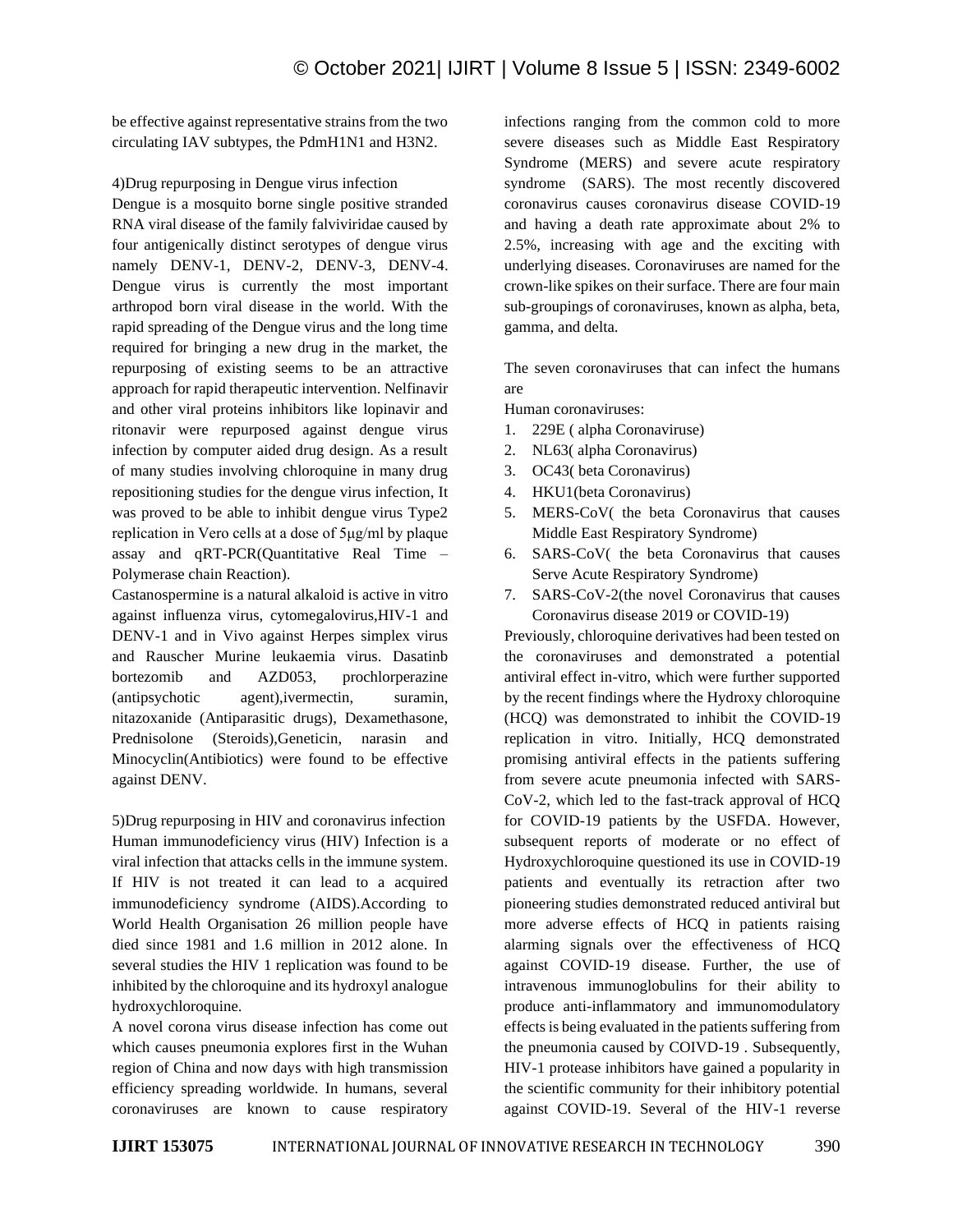transcriptase inhibitors including remdesivir , umifenovir are being evaluated either individually or in different combination in the patients suffering from Corona virus disease. Additionally, other goldstandard medications such as Thalidomide as well as vitamin-C are being investigated actively in patients suffering from severe Coronavirus disease. Furthermore, other pharmacologically active molecules such as methylprednisolone, pirfenidone , bromhexine hydrochloride , bevacizumab , fingolimod have occupied a prominent place as potential therapeutic candidates in patients suffering from critical illness due to the COVID-19 disease associated complications . These studies collectively validated the fact that the utilization of the drug repurposing approach will not only considerably reduce the recourse consumption, but also help to drastically reduce the failure rate.

## **CONCLUSION**

Drug repositioning or Drug repurposing ( DR) is a field of drug research whose importance has been increasing in the past years, due to the several advantages, such as the possibility to shorten the clinical trials, the extension of the life of an old drug by finding a new therapeutic target and the discovery of often-unknown relationships among probably distant diseases. Drug repurposing approach offers significant reduction in Research & Development costs, greater chances of success, shorter research time and the lower investment risk, it has gained increasing market demands. Because these advantages are beneficial for the discovery scientists, drug researchers, consumers, and the pharmaceutical companies, enabling the application of novel approaches of repositioning strategy in the drug discovery program for almost all human diseases. Drug repositioning can be successfully utilized in the discovery and the development of new drugs with novel and effective therapeutic indications for human diseases.

## REFERENCES

[1] F. Lopez-Mu noz, C. Alamo, E. Cuenca, W.W. Shen, P. Clervoy, G. Rubio, His- ~tory of the discovery and clinical introduction of chlorpromazine, Ann. Clin. Psychiatr. 17 (3) (2005) 113e135.

- [2] F.R. Frankenburg, R.J. Baldessarini, Neurosyphilis, malaria, and the discoveryof antipsychotic agents, Harv. Rev. Psychiatry 16 (5) (2008) 299e307.
- [3] R.A. Gordon, M. Campbell, The use of chlorpromazine in intractable painassociated with terminal carcinoma, Can. Med. Assoc. J. 75 (5) (1956) 420.
- [4] M. Schlitzer, Malaria chemotherapeutics part I: history of antimalarial drugdevelopment, currently used therapeutics, and drugs in clinical development, ChemMedChem 2 (7) (2007) 944e986.
- [5] D.J. Wallace, The history of antimalarials, Lupus 5 (1\_suppl) (1996) 2e3.
- [6] Sweiti H, Ekwunife O, Jaschinski T, Lhachimi SK. Repurposed Therapeutic Agents Targeting the Ebola Virus: A Systematic Review. Curr Ther Res Clin Exp. 2017;84:10-21.1
- [7] Dowall SD, Bosworth A, Watson R, Bewley K, Taylor I, Rayner E, et al. Chloroquine inhibited Ebola virus replication in vitro but failed to protect against infection and disease in the in vivo guinea pig model. J Gen Virol. 2015;96(12):3484- 92.
- [8] Madrid PB, Chopra S, Manger ID, Gillian L, Keepers TR, Shurtleff AC, et al. A systematic screen of FDA-approved drugs for inhibitors of biological threat agents. PLoS One. 2013;8(4):e60579.
- [9] Salata C, Baritussio A, Munegato D, Calistri A, Ha HR, Bigler L, et al. Amiodarone and metabolite MDEA inhibit Ebola virus infection by interfering with the viral entry process. Pathog Dis. 2015;73(5):ftv032.
- [10]Gielen V, Johnston SL, Edwards MR. Azithromycin induces anti-viral responses in bronchial epithelial cells. Eur Respir J. 2010;36(3):646-54.
- [11] Michael SK, Eric P. An analysis of FDAapproved drugs for infectious disease: HIV/AIDS drugs. Drug Discover Today. 2014;19(10):1510- 3.
- [12] Michael SK, Eric P. An analysis of FDAapproved drugs for infectious disease: HIV/AIDS drugs. Drug Discover Today. 2014;19(10):1510- 3.
- [13] Savarino A, Shytaj IL. Chloroquine and beyond: exploring anti-rheumatic drugs to reduce immune